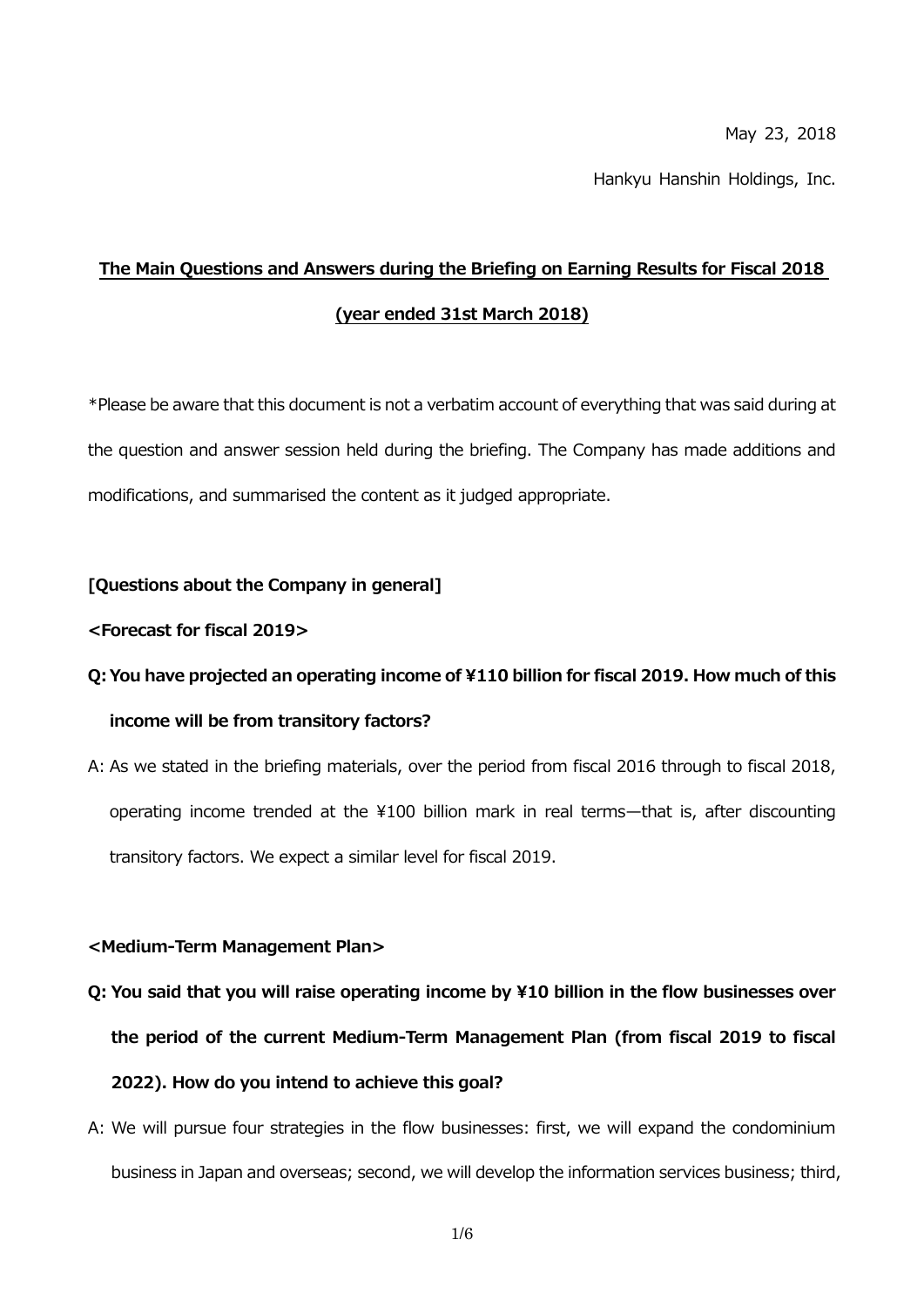we will raise the profitability of the Travel Business segment; fourth, we will increase handling volume in the International Transportation Business segment. We intend to grow all these businesses, but we expect to see significant growth in the condominium business in particular. Much of this growth will be in the domestic real estate sales business, which is based in the Kansai and Tokyo metropolitan areas. However, we also want to see commensurate profits in the overseas real estate sales business, and so we will accelerate development in the ASEAN region and elsewhere overseas.

As I mentioned in the previous briefing, we are structurally reforming the Travel Business segment. This segment performed reasonably well in fiscal 2018 thanks in large part to strong visitor numbers to European destinations. However, rather than contenting ourselves with present performance, we want the segment to perform even better. Accordingly, we will waste no time in devoting resources to restructuring the segment. By doing so, we hope that the segment will gain enough revenue from non-European destinations, or enough alternative business options, to remain profitable if European destinations experience a slump in visitor numbers due to factors beyond our control. This programme of reform will take some time, but it will strengthen the segment's operating base, leading ultimately to higher income levels.

As for the International Transportation Business segment, we need to drive forward efforts to restructure the segment so that it has a more balanced business portfolio. We are currently working on plans to ensure that our joint venture with Seino Holdings produces synergistic effects. Specifically, we will use an aggressive marketing strategy to forge new business opportunities among Seino Holdings' domestic corporate clients while shoring up the existing operations—air and ocean transport and logistics. In this way, we will steadily expand business, creating a well-balanced business portfolio.

2/6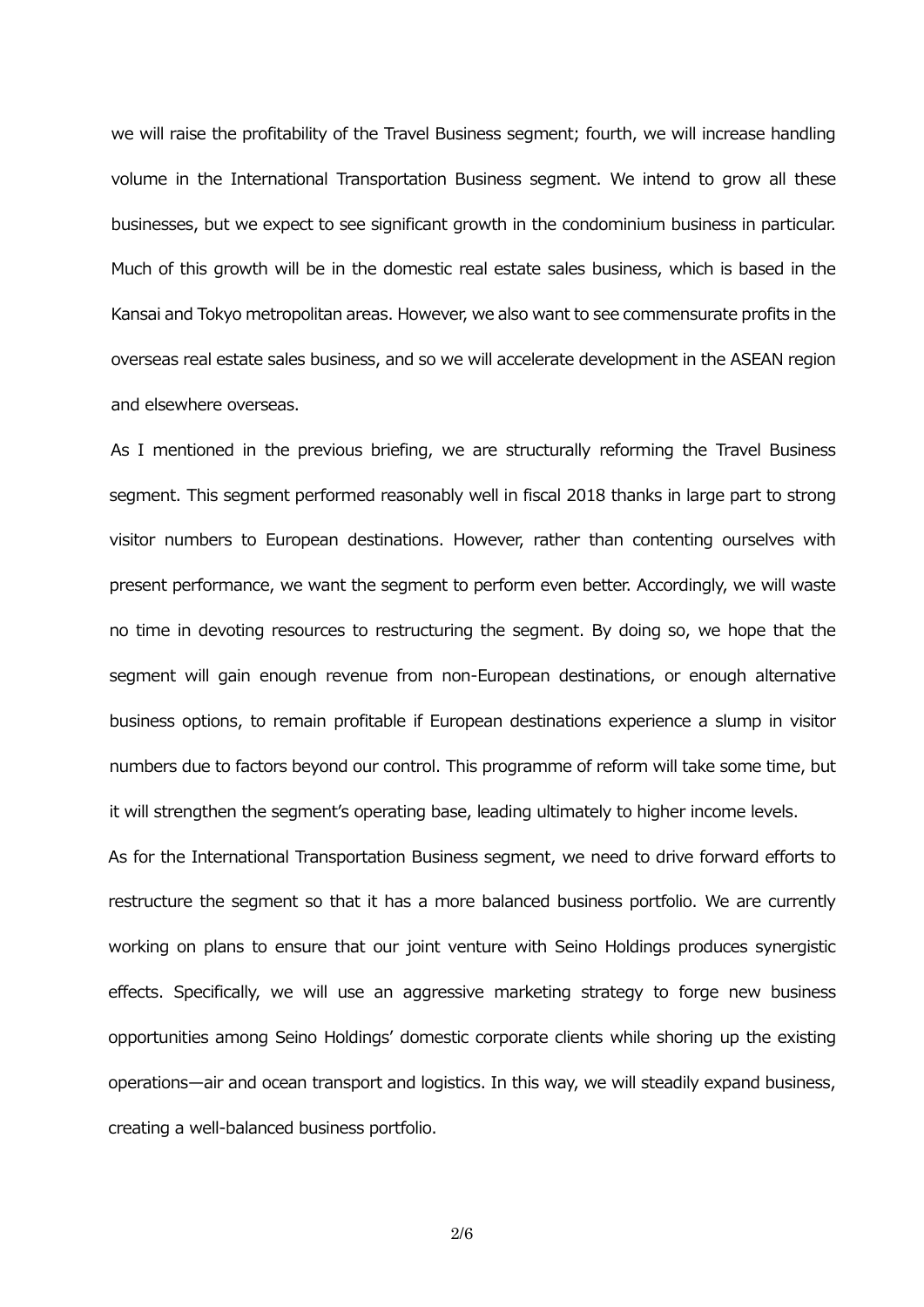- **Q: It seems that the stock businesses' contributions to operating income will flat-line in the current Medium-Term Management Plan. Is this a fair assessment? To what extent have you accounted for start-up costs and other transitory expenses related to investments in the stock businesses?**
- A: Over the four years of the current Medium-Term Management Plan (fiscal 2019 to fiscal 2022), we will aim to raise operating income primarily in the flow businesses. However, we will also invest in the stock businesses during this period, and these investments should yield commensurate returns. In our profit plan, we have tried as much as possible to take into account start-up costs, depreciation, and other such expenses.
- **Q:The current Medium-Term Management Plan mentions ¥270 billion in growth investments. How many specific growth investment projects have you mapped out so far? Please give us an idea of when each investment will start yielding returns and how much they will contribute. Also, the plan provides a strategic investment framework to the tune of ¥100 billion; if you are unable to invest the entire amount, what do you intend to do with the remainder?**
- A: We have already mapped out the majority of our growth investment projects, but I will refrain from giving the details here because the timeframe and granularity vary. As for ¥100 billion for the strategic investment framework, we envisage large-scale projects and M&A activities. We set up this framework on the belief that we can only achieve sustained growth for the group if we start strategically sowing the seeds of growth (i.e., investing in large-scale projects and M&A activities) with an eye towards the second half of the Long-Term Vision (fiscal 2023–2026) and beyond. Accordingly, we do not have any plans for the case in which we do not use up the entire ¥100 billion.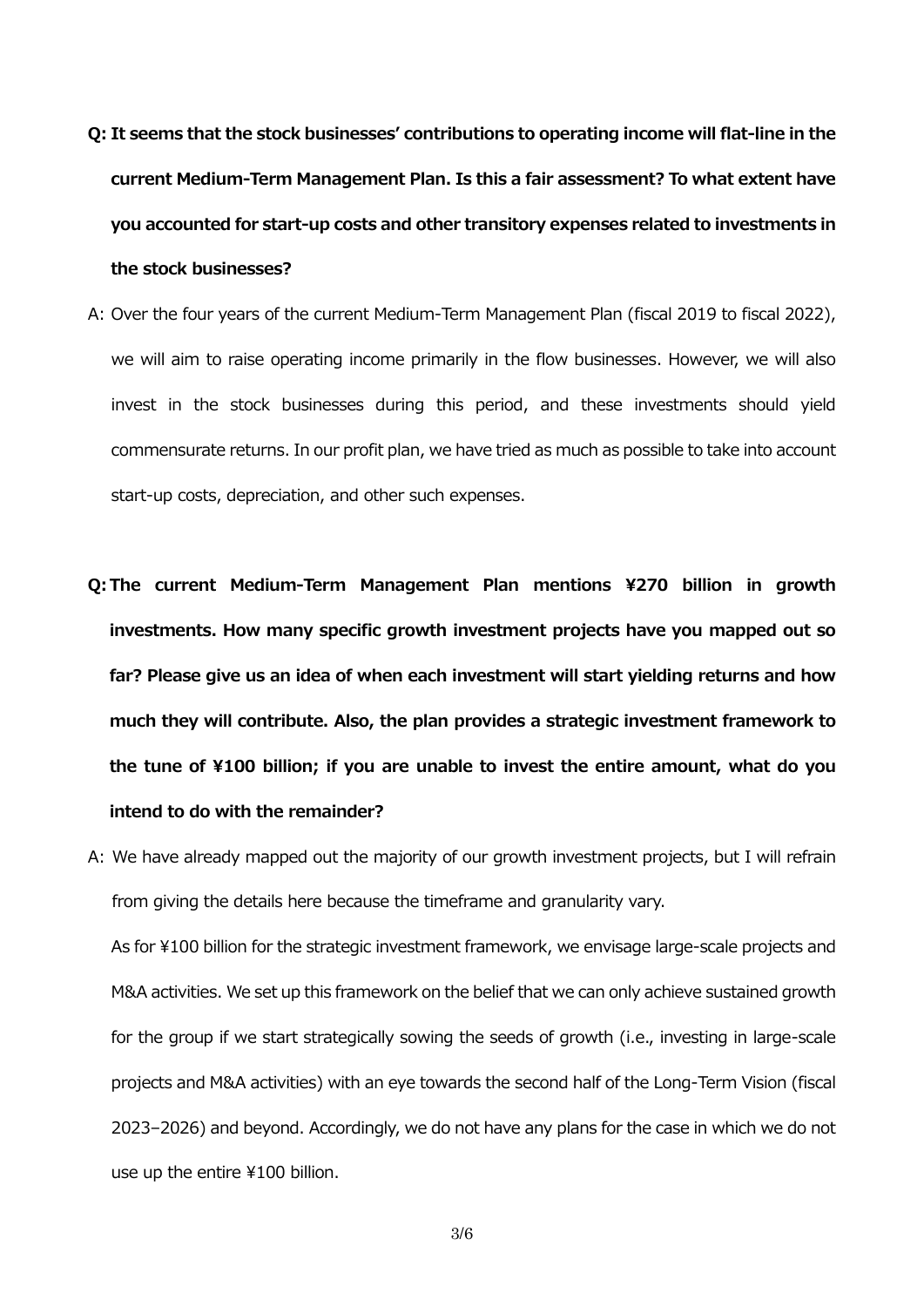# **Q: The current Medium-Term Management Plan includes a goal to raise operating income to ¥110 billion by fiscal 2022. Given the current favourable business climate, this target seems a little unambitious. Don't you think you are setting the bar a little low?**

A: On the contrary, this is far from an easy task. After all, to achieve the target of ¥110 billion in operating income by fiscal 2022, we will need to raise the profit level primarily in the flow businesses by ¥10 billion over the next four years.

The group has until now focused its efforts on stock businesses in Umeda and line-side areas, and we will continue to exert full efforts here. However, the current Medium-Term Management Plan commits us to raising flow business operating income to the ¥10 billion level. To this end, we must focus on those flow businesses that are not growing satisfactorily or that could be growing even more.

### **Q: You have set a target of 7% ROE by fiscal 2022. What level of ROE do you expect to achieve or maintain in the future?**

A: If there's one thing that characterises of our group's business operations, it's our long investment timescales. In other words, many of our investments take a very long time to bear fruit. The Umeda 1-1 Project, which I described earlier, is a case in point; the work to demolish the old Dai Hanshin Building and Shin Hankyu Building started in fiscal 2015, and the new building will not be completed until spring 2022. After demolition, there is the construction period to consider. Oftentimes, sales revenue dips and costs rise during rebuilding, resulting in a lower than normal income level. Even after the construction is completed, it takes some time before the facility starts operating stably. With such long investment timescales, it is difficult for the group as a whole to maintain ROE at a constant level.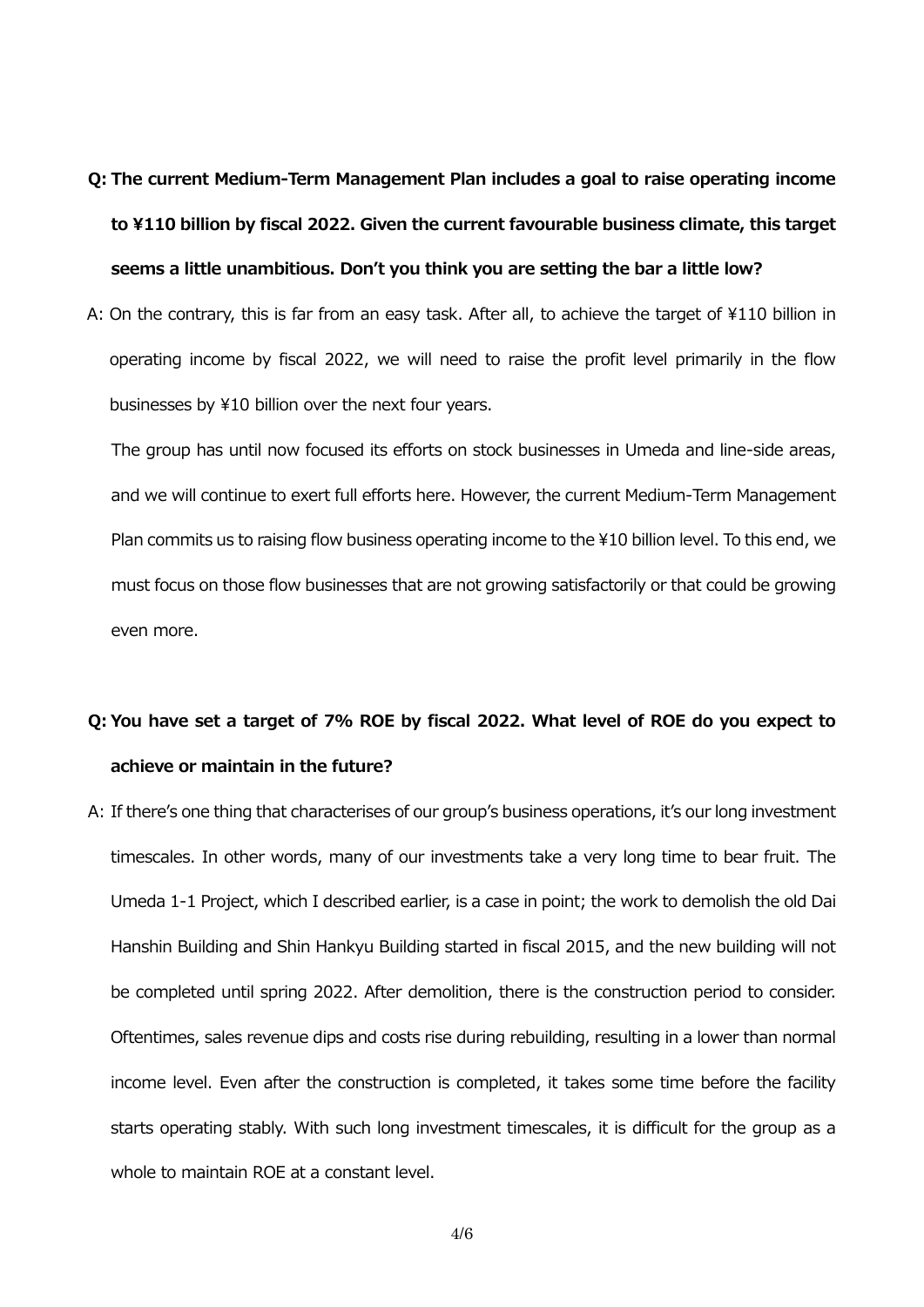That said, we will continue to think about the ROE level we should aim for, taking into account this timescale factor. Meanwhile, we will work to convey the message that one should be looking at whether the ROE maintains a reasonable level across a broad span of time rather than whether it is high or low at any given point.

### **[Questions about individual business segments]**

### **<Real Estate Business>**

- **Q: It looks like you have committed yourself to raising the profit level of the condominium business. Don't you think it is a little risky to rely the condominium business to achieve stable cash flows given the precarious outlook of the business environment? If the domestic condominium business suffers a medium-to-long-term slump in profit level or demand, will the overseas condominium business cushion the blow?**
- A: We still look to the leasing business as the main driver of growth in the segment, so you can rest assured that we are not going to become overly dependent on the condominium business. That said, investments in the segment (other than those for acquiring functioning property) will take some time to yield returns, and our desire to plug this gap is part of the reason why we want to secure a certain level of profitability in the condominium business, the demand for which looks strong for the time being.

We do understand, however, that the condominium business will be in a more precarious position over the medium-to-long term. Of particular concern is the Kansai area, which is set to experience a rapid decline in population. We are currently thinking about how much this development would negatively impact condominium income in the years ahead, and how much our properties in Tokyo metropolitan area and overseas will help cushion the blow.

5/6